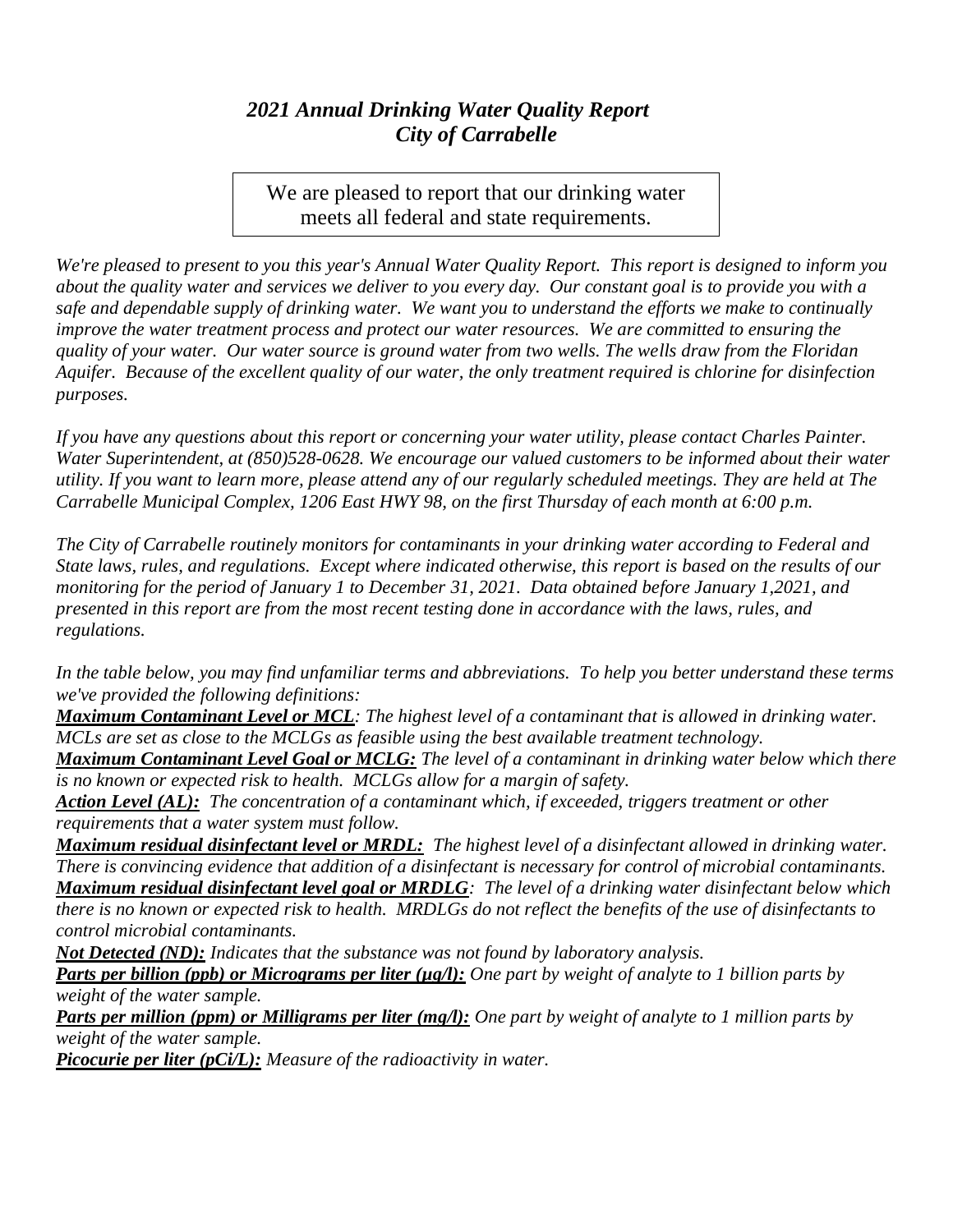## **2021 CONTAMINANTS TABLE**

| Dates of<br><b>Contaminant and Unit</b><br>sampling<br>of Measurement<br>(mo./yr.) |                                 |          | <b>MCL</b><br><b>Violation</b><br>Y/N | Level<br><b>Detected</b> | Range of<br><b>Results</b> | <b>MCLG</b>                                  | <b>MCL</b> |                       | <b>Likely Source of Contamination</b>                                                            |  |
|------------------------------------------------------------------------------------|---------------------------------|----------|---------------------------------------|--------------------------|----------------------------|----------------------------------------------|------------|-----------------------|--------------------------------------------------------------------------------------------------|--|
| <b>Inorganic Contaminants</b>                                                      |                                 |          |                                       |                          |                            |                                              |            |                       |                                                                                                  |  |
| Barium (ppm)                                                                       |                                 | March-21 |                                       | 0.0098                   | <b>NA</b>                  | $\mathfrak{D}$                               | 2          |                       | Discharge of drilling wastes;<br>discharge from metal refineries;<br>erosion of natural deposits |  |
| Sodium (ppm)                                                                       | March-21                        |          | N                                     | 16                       | <b>NA</b>                  | <b>NA</b>                                    | 160        |                       | Salt water intrusion, leaching from<br>soil                                                      |  |
| <b>Stage 2 Disinfectants and Disinfection By-Products</b>                          |                                 |          |                                       |                          |                            |                                              |            |                       |                                                                                                  |  |
| <b>Contaminant and</b><br>Unit of<br><b>Measurement</b>                            | Dates of<br>sampling<br>(mo/yr) |          | <b>MCL</b><br><b>Violation</b><br>Y/N | Level<br><b>Detected</b> | Range of<br><b>Results</b> | <b>MCLG</b><br><sub>or</sub><br><b>MRDLG</b> |            | MCL or<br><b>MRDL</b> | <b>Likely Source of</b><br><b>Contamination</b>                                                  |  |
| Chlorine (ppm) -<br>Stage 1                                                        | Jan-Dec 21                      |          | N                                     | 1.91                     | $1.67 - 2.13$              | <b>MRDLG</b><br>$=4$                         |            | $MRDL =$<br>4.0       | Water additive used to<br>control microbes                                                       |  |
| Haloacetic Acids<br>$(HAA5)$ (ppb)                                                 | Aug- $21$                       |          | N                                     | 18.84                    | <b>NA</b>                  | <b>NA</b>                                    |            | $MCL=60$              | By-product of drinking<br>water disinfection                                                     |  |
| Total<br>Trihalomethanes<br>(TTHM)(ppb)                                            | Aug- $21$                       |          | N                                     | 27.3                     | <b>NA</b>                  | <b>NA</b>                                    |            | $MCL=80$              | By-product of drinking<br>water disinfection                                                     |  |

| <b>Lead and Copper (Tap Water)</b>               |                                   |                               |                                     |                                              |             |                        |                                                                                                              |  |  |
|--------------------------------------------------|-----------------------------------|-------------------------------|-------------------------------------|----------------------------------------------|-------------|------------------------|--------------------------------------------------------------------------------------------------------------|--|--|
| Contaminant<br>and Unit of<br><b>Measurement</b> | Dates of<br>sampling<br>(mo./yr.) | AL.<br><b>Exceeded</b><br>Y/N | 90th<br>Percentile<br><b>Result</b> | No. of sampling<br>sites exceeding<br>the AL | <b>MCLG</b> | AL<br>Action<br>Level) | <b>Likely Source of Contamination</b>                                                                        |  |  |
| Copper (tap<br>water) (ppm)                      | Jun-Sep $20$                      | N                             | 0.09                                | $0$ of $10$                                  | 1.3         | 1.3                    | Corrosion of household plumbing<br>systems; erosion of natural deposits;<br>leaching from wood preservatives |  |  |
| Lead (tap water)<br>(ppb)                        | Jun-Sep $20$                      | N                             | 4.3                                 | $0$ of $10$                                  | 0           | 15                     | Corrosion of household plumbing<br>systems; erosion of natural deposits                                      |  |  |

## **Radioactive Contaminants**

| <b>Contaminant and Unit</b><br>of Measurement       | Dates of sampling<br>(mo/yr) | <b>MCL</b><br>Violation<br>Y/N | Level<br><b>Detected</b> | Range of<br><b>Results</b> | <b>MCLG</b> | <b>MCL</b> | <b>Likely Source of</b><br><b>Contamination</b> |
|-----------------------------------------------------|------------------------------|--------------------------------|--------------------------|----------------------------|-------------|------------|-------------------------------------------------|
| Alpha emitters $(pCi/L)$                            | $Feb-18$                     | N                              | 1.2                      | NA                         | $\Omega$    | 15         | Erosion of natural<br>deposits                  |
| Radium $226 + 228$ or<br>combined radium<br>(pCi/L) | $Feb-18$                     | N                              | 0.5                      | NA                         | $\theta$    |            | Erosion of natural<br>deposits                  |

| <b>Volatile Organic Contaminants</b>                    |                                 |                                       |     |                            |             |            |                                               |  |  |
|---------------------------------------------------------|---------------------------------|---------------------------------------|-----|----------------------------|-------------|------------|-----------------------------------------------|--|--|
| <b>Contaminant</b><br>and Unit of<br><b>Measurement</b> | Dates of<br>sampling<br>(mo/yr) | <b>MCL</b><br><b>Violation</b><br>Y/N |     | Range of<br><b>Results</b> | <b>MCLG</b> | <b>MCL</b> | <b>Likely Source of Contamination</b>         |  |  |
| Dalapon (ppb)                                           | March-21                        | N                                     | 1.0 | NA                         | 200         | 200        | Runoff from herbicide used on right<br>of way |  |  |

*If present, elevated levels of lead can cause serious health problems, especially for pregnant women and young children. Lead in drinking water is primarily from materials and components associated with service lines and home plumbing. City of Carrabelle is responsible for providing high quality drinking water, but cannot control the variety of materials used in plumbing components. When your water has been sitting for several hours, you can minimize the potential for lead exposure by flushing your tap for 30 seconds to 2 minutes before using*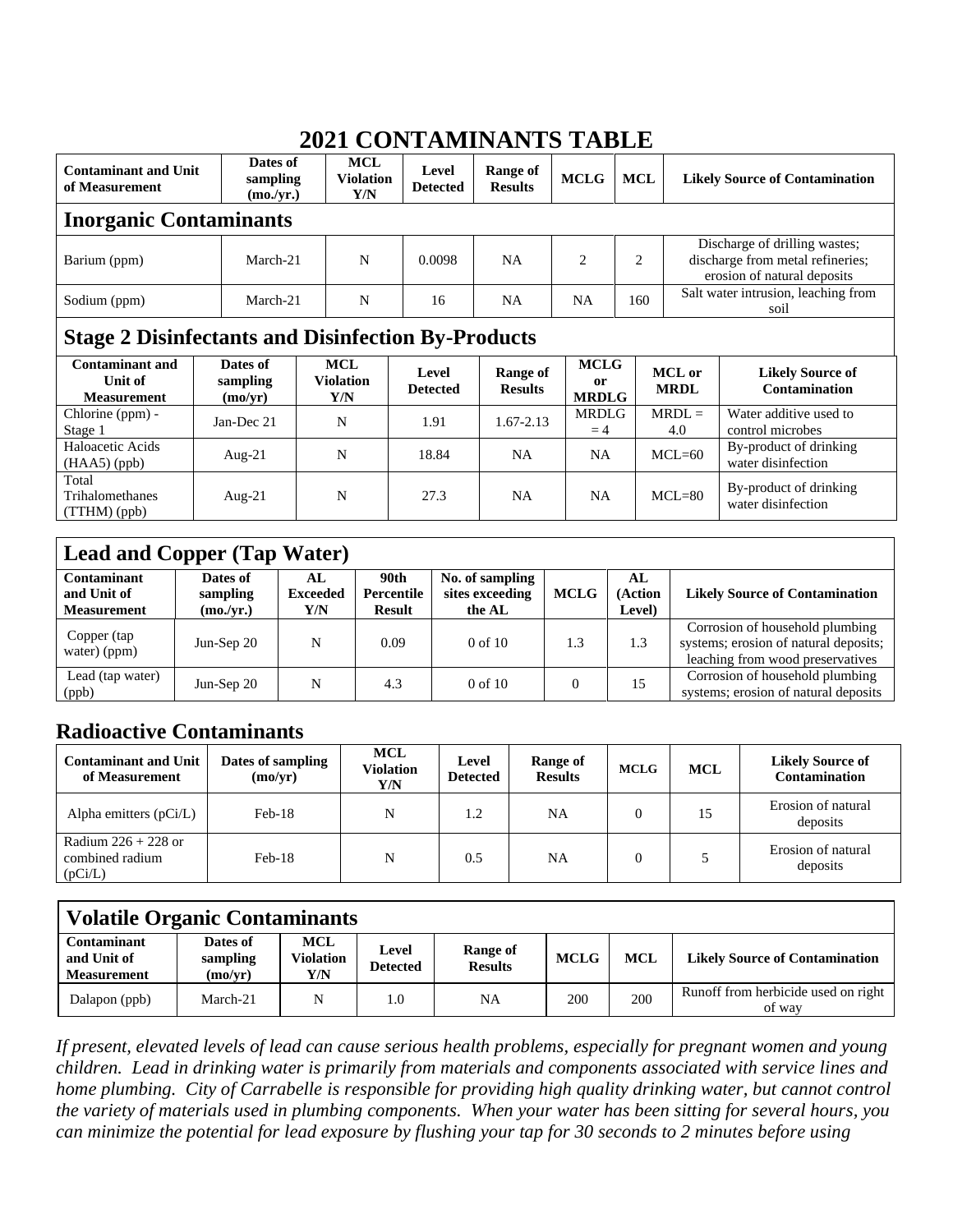*water for drinking or cooking. If you are concerned about lead in your water, you may wish to have your water tested. Information on lead in drinking water, testing methods, and steps you can take to minimize exposure is available from the Safe Drinking Water Hotline or at http://www.epa.gov/safewater/lead.*

*The sources of drinking water (both tap water and bottled water) include rivers, lakes, streams, ponds, reservoirs, springs, and wells. As water travels over the surface of the land or through the ground, it dissolves naturally occurring minerals and, in some cases, radioactive material, and can pick up substances resulting from the presence of animals or from human activity.*

*In order to ensure that tap water is safe to drink, the EPA prescribes regulations, which limit the amount of certain contaminants in water provided by public water systems. The Food and Drug Administration (FDA) regulations establish limits for contaminants in bottled water, which must provide the same protection for public health.*

Contaminants that may be present in source water include:

- *(A) Microbial contaminants, such as viruses and bacteria, which may come from sewage treatment plants, septic systems, agricultural livestock operations, and wildlife.*
- *(B) Inorganic contaminants*, *such as salts and metals, which can be naturally-occurring or result from urban stormwater runoff, industrial or domestic wastewater discharges, oil and gas production, mining, or farming.*
- *(C) Pesticides and herbicides, which may come from a variety of sources such as agriculture, urban stormwater runoff, and residential uses.*
- *(D) Organic chemical contaminants*, *including synthetic and volatile organic chemicals, which are byproducts of industrial processes and petroleum production, and can also come from gas stations, urban stormwater runoff, and septic systems.*
- *(E) Radioactive contaminants*, *which can be naturally occurring or be the result of oil and gas production and mining activities.*

*Drinking water, including bottled water, may reasonably be expected to contain at least small amounts of some contaminants. The presence of contaminants does not necessarily indicate that the water poses a health risk. More information about contaminants and potential health effects can be obtained by calling the Environmental Protection Agency's Safe Drinking Water Hotline at 1-800-426-4791.*

*In 2021 the Florida Department of Environmental Protection performed a Source Water Assessment on our system and a search of the data sources indicated no potential sources of contamination near our wells. The assessment results are available on the FDEP Source Water Assessment and Protection Program website at www.dep.state.fl.us/swapp.*

*Some people may be more vulnerable to contaminants in drinking water than the general population. Immuno-compromised persons such as persons with cancer undergoing chemotherapy, persons who have undergone organ transplants, people with HIV/AIDS or other immune system disorders, some elderly, and infants can be particularly at risk from infections. These people should seek advice about drinking water from their health care providers. EPA/CDC guidelines on appropriate means to lessen the risk of infection by Cryptosporidium and other microbiological contaminants are available from the Safe Drinking Water Hotline (800-426-4791).*

*Thank you for allowing us to continue providing your family with clean, quality water this year. In order to maintain a safe and dependable water supply, we sometimes need to make improvements that will benefit all our customers. These improvements are sometimes reflected as rate structure adjustments. Thank you for*